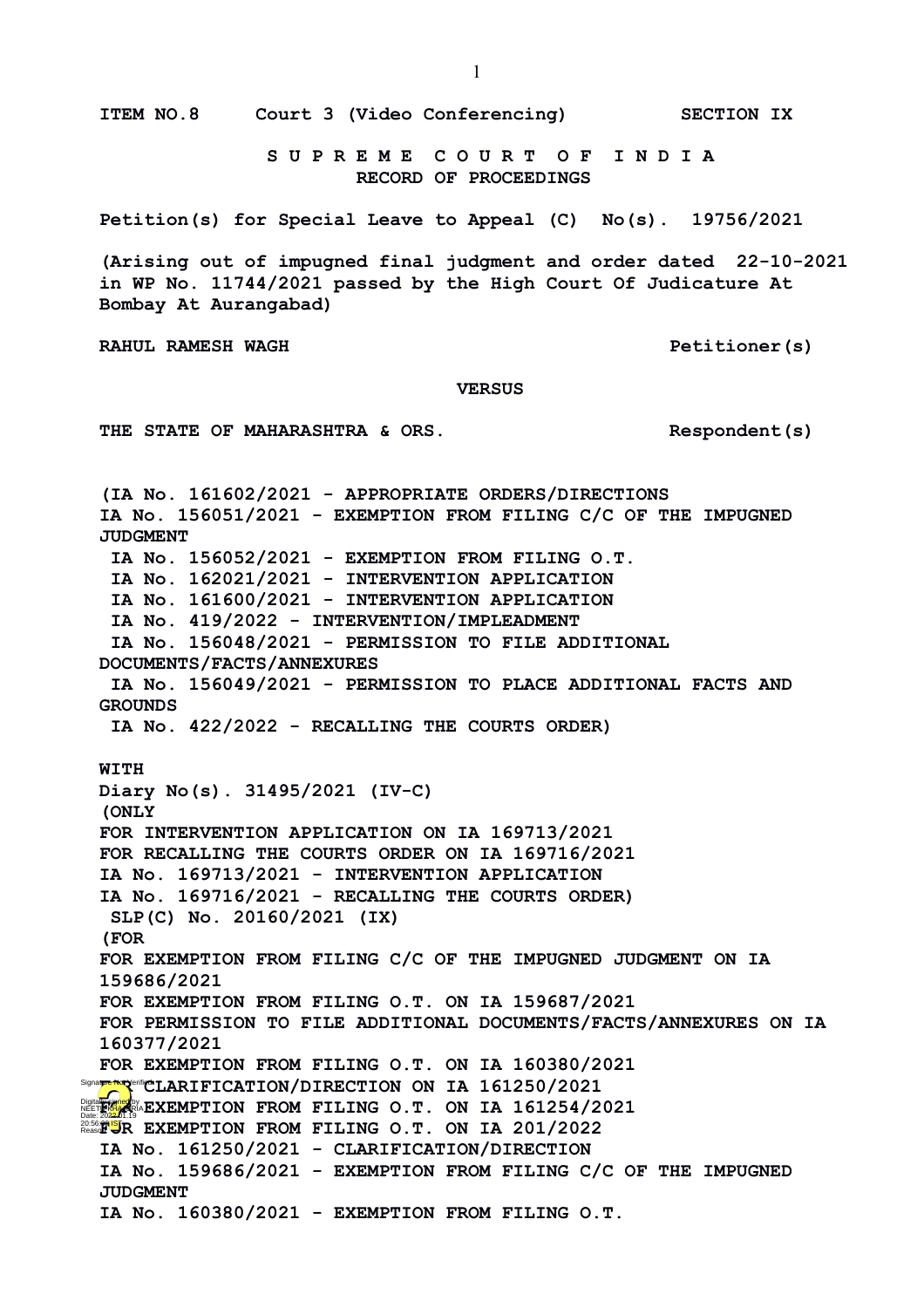**IA No. 159687/2021 - EXEMPTION FROM FILING O.T. IA No. 201/2022 - EXEMPTION FROM FILING O.T. IA No. 161254/2021 - EXEMPTION FROM FILING O.T. IA No. 160377/2021 - PERMISSION TO FILE ADDITIONAL DOCUMENTS/FACTS/ANNEXURES) W.P.(C) No. 1316/2021 (X) (FOR ADMISSION IA No. 157427/2021 - EXEMPTION FROM FILING O.T. IA No. 1261/2022 - INTERVENTION APPLICATION IA No. 157430/2021 - STAY APPLICATION) Date : 19-01-2022 These matters were called on for hearing today. CORAM : HON'BLE MR. JUSTICE A.M. KHANWILKAR HON'BLE MR. JUSTICE DINESH MAHESHWARI HON'BLE MR. JUSTICE C.T. RAVIKUMAR For Petitioner(s) Mr. Vivek K Tankha, Sr. Adv. Mr. Ravindra Srivastav, Sr. Adv. Mr. Sumeer Sodhi, AOR Mr. Varun Tankha, Adv. Ms. Shreya Nair, Adv. Mr. Dhruv Wadhwa, Adv. Mr. Siddhant Gupta, Adv Mr. K. Parameshwar, Adv. Mr. Swapnil B. Kakad, Adv. Mr. Rahul Joshi, AOR Mr. Hrishikesh S. Chitaley, Adv. Mr. Vijay Kari Singh, Adv. Mr. Kaustabh Kadasne, Adv. Mr. Chandra Prakash, AOR Mr. Vikas singh, Sr. Adv. Mr. Hrishikesh S.Chitaley, Adv. Mr. Vijay Kari Singh, Adv. Mr. Kaustubh Kadasne, Adv. For Respondent(s) Mr. K. M. Nataraj, Sr. Adv. Mr. Shyam Divan, Sr. Adv. Mr. Maninder Singh, Sr. Adv. Mr. Prashant Singh, AG Mr. Saurabh Mishra, AAG Mr. D.S. Parmar, AAG Mr. Bharat Singh, AAG Mrs. Mrinal Gopal Elker, AOR Mr. Manish Yadav, Adv. Mr. Anand Dilip Landge, AOR**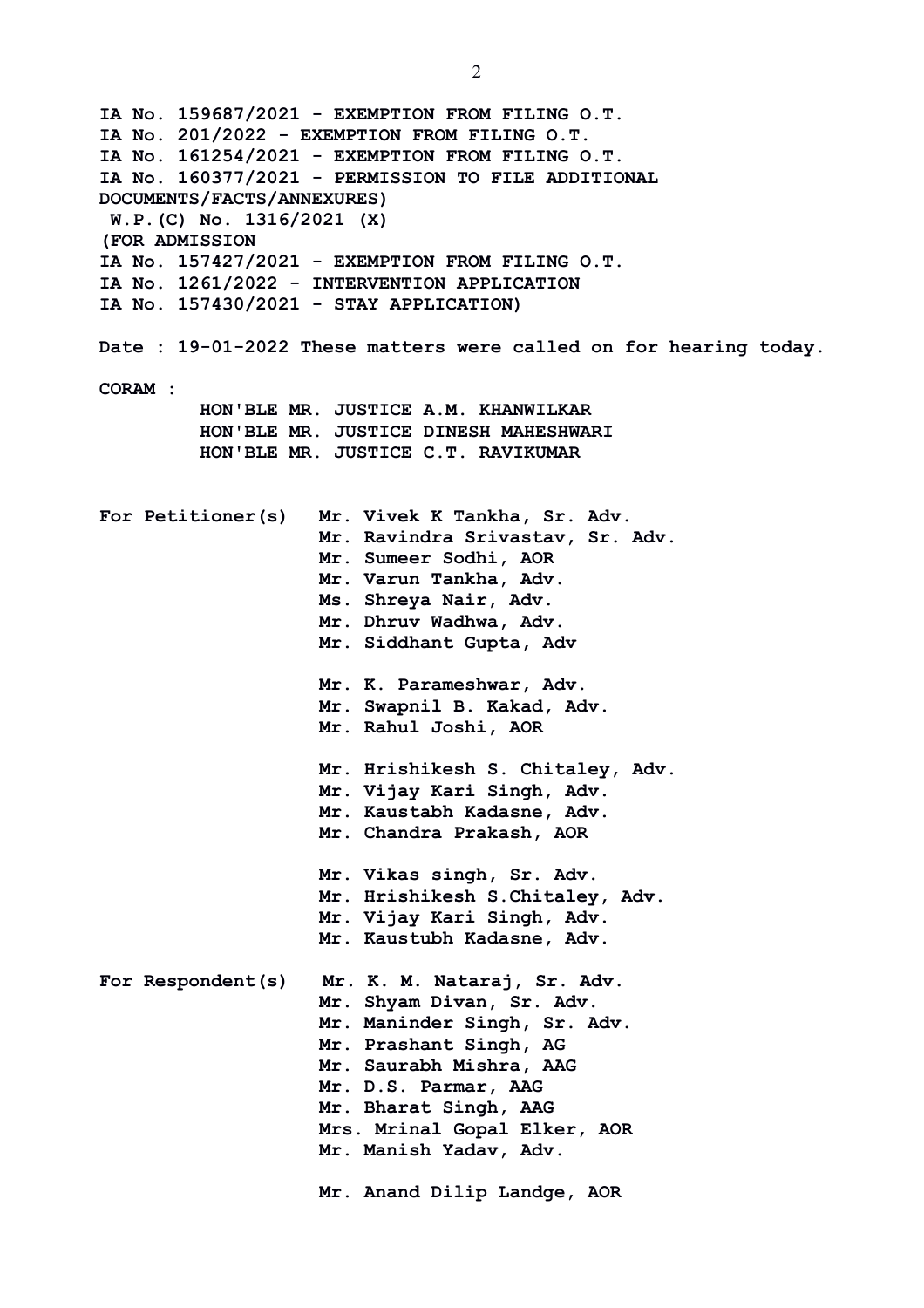3 **Mr. Shekhar Naphade, Sr. Adv. Mr. Rahul Chitnis, Adv. Mr. Sachin Patil, AOR Mr. Rakesh Dwivedi, Sr. Adv. Mr. Siddharth Seth, Adv. Mr. Kartik Seth, Adv. Mr. Eklavya Dwivedi, Adv. Ms. Shriya Gilhotra, Adv. Ms. Garima Saxena, Adv. M/S. Chambers Of Kartik Seth, AOR Mr. A. Karthik, Adv. Mr. Kailas Bajirao Autade, AOR Ms. Sheetal Patil, Adv. Mr. Mool Singh, Adv. Mr. SaakethKasibhatla, Adv. Ms. Bharti Tyagi, AOR Mr. Varun Thakur, Adv. Mr. Shashank Ratnu, Adv. Mr. Brajesh Pandey, Adv. Mr. Varinder Kumar Sharma, AOR Mr. V. Giri, Sr. Adv. Mr. Shakul R. Ghatole, Adv. Mr. Firdos T. Mirza, Adv. Mr. Purshottam B. Patil, Adv. Mr. Kishor Lambat, Adv. Ms. Jaikriti S. Jadeja, AOR Mr. Shrirang Varma, Adv. Ms. Prapti Allagh, Adv. Mr. Ashish Pandey, Adv.**

**Mr. Kshtiz Singh, Adv. Mr. Rajendra Prasad, Adv. Ms. Pallavi, Adv. Mr. Dinesh Kumar Mudgal, Adv. Mr. Arihant Mehta, Adv. Mr. Vikas Gothwal, Adv. Mr. Sanjiv Saraf, Adv. Mr. Vishwa Pal Singh, AOR Mr. Amit Anand Tiwari, AAG Mr. D.kumanan, AOR Mr. P. Wilson, Sr. Adv. Mr. Arvind S. Avhad, AOR M/S. Vkc Law Offices, AOR**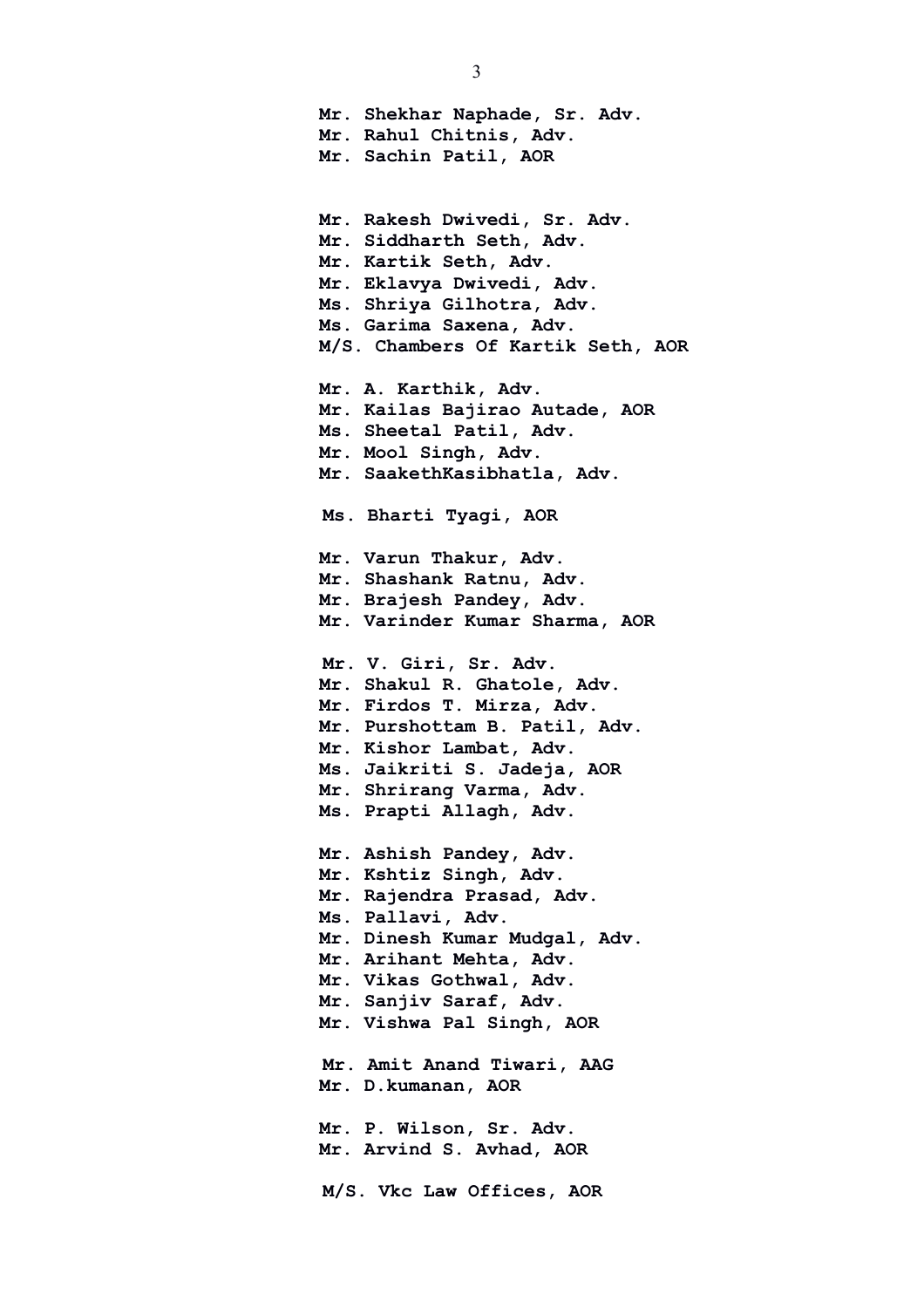**Mr. Samrat Krishnarao Shinde, AOR Mr. Nikhil Jain, AOR Mr. Suyash Thakur, Adv. Mr. Prateek Mishra, Adv. Mr. Satya Prakash, Adv. Mr. Ravi Prakash, AOR Mr. Siddhant Gupta, Adv. Ms. Vagisha Nandini, Adv. Mr. Sandeep Malik, Adv. Mr. Alok Kumar, Adv. Mr. Harsh Parashar, AOR Mr. Tushar Mehta, SG Mr. Kanu Agrawal, Adv. Ms. Swati Ghildiyal, Adv. Mr. Vanshaja Shukla, Adv. Ms. Ruchi Kohli, Adv. Mr. Amrish Kumar, AOR Mr. Randhir Kumar Ojha, AOR Mr. Ajay Bansal, Adv. Mr. Gaurav Yadava, Adv. Ms. Veena Bansal, Adv.**

## **UPON hearing the counsel the Court made the following O R D E R**

## **SLP(C) No. 19756 of 2021**

**This special leave petition questions the order dated 22.10.2021 passed by the Division Bench of the High Court of Judicature at Bombay in Writ Petition No. 11744 of 2021 refusing to grant interim relief.**

**When the matter came up before this Court on 06.12.2021, it was directed that the Maharashtra State Election Commission shall not proceed with the election**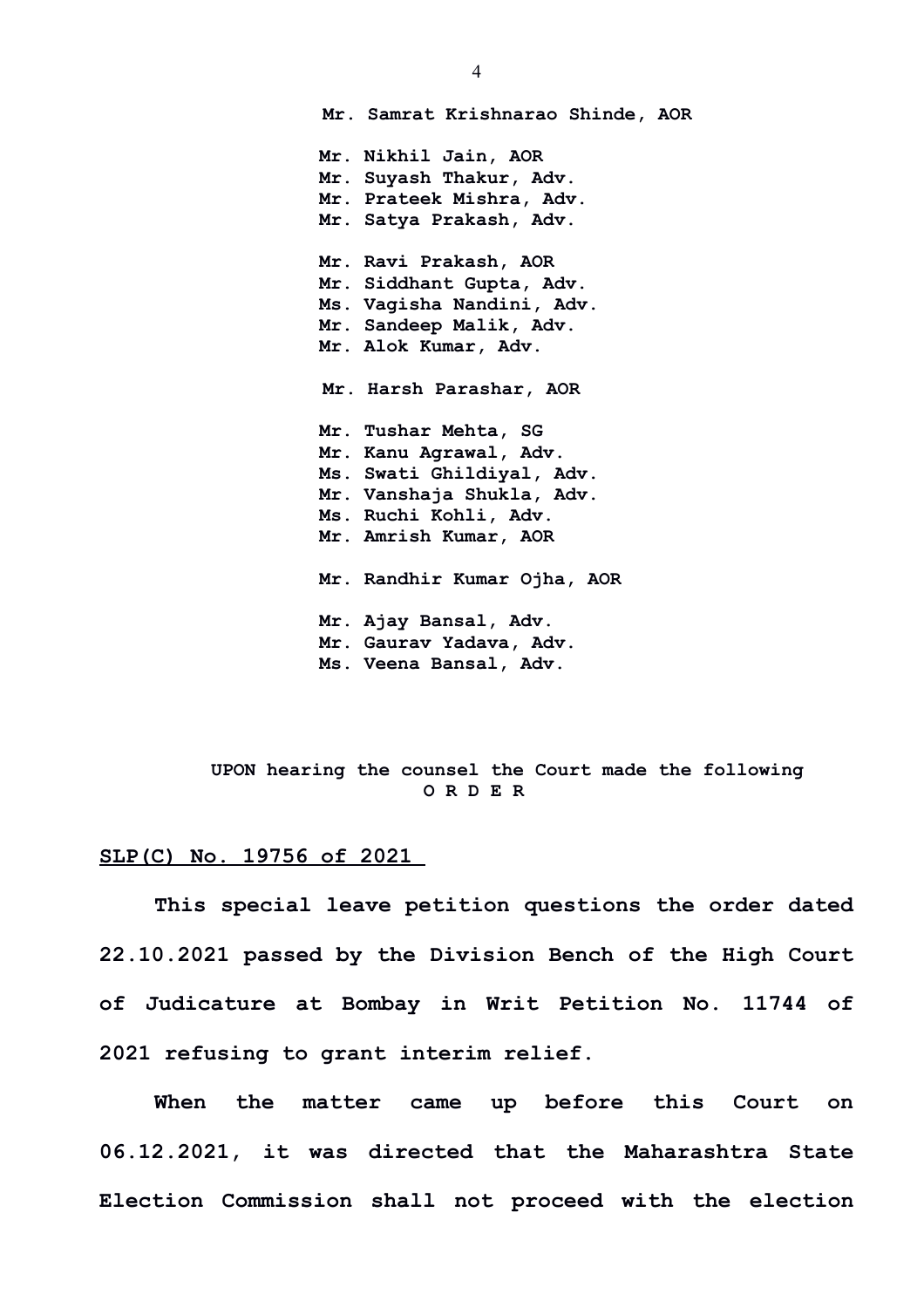**programme as already notified, providing reservations for OBC category as the triple test compliance required under the decision of three-Judge Bench of this Court in** *Vikas Kishanrao Gawali vs. State of Maharashtra & Ors. reported in (2021) 6 SCC 73* **was not done.** 

**The State Election Commission was, thus, directed to disregard the election programme to the extent of reservation for OBC category only, being nullity and not to be acted upon.**

**In the subsequent order passed on 15.12.2021, this Court directed the State Election Commission to issue fresh notification and conduct elections for corresponding number of seats as open category, instead of OBC category which were ordered to be cancelled in terms of order dated 06.12.2021.** 

**The State Election Commission has now submitted compliance report indicating that pursuant to the order dated 15.12.2021, the election programmes in respect of seats, which were earlier notified as OBC category, have since been conducted as open seats as per the directions given by this Court and the results of those elections are likely to be notified by tomorrow. In that sense, the relief claimed in the writ petition to the extent of**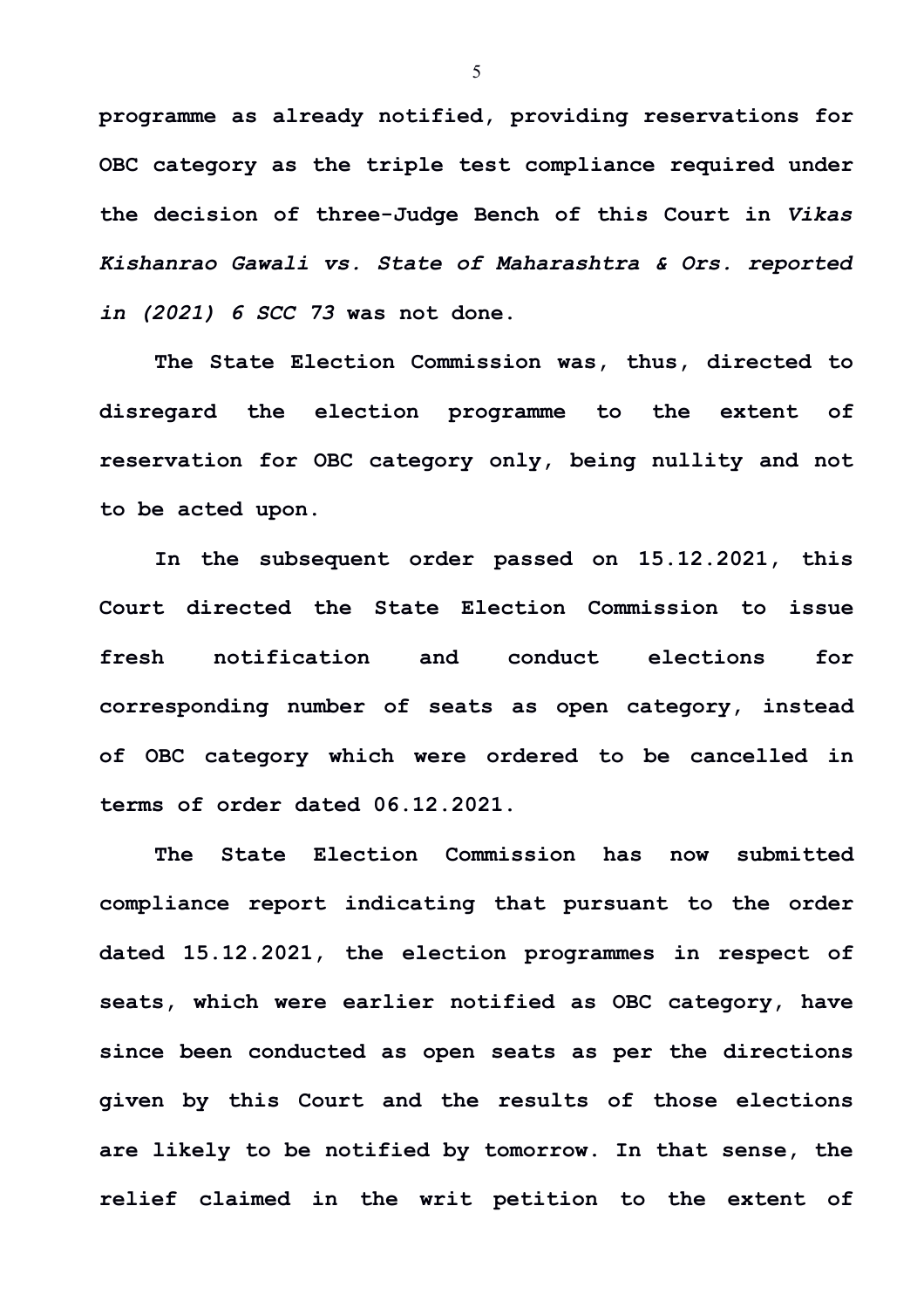**prohibiting the State Election Commission to proceed with the election in respect of OBC seats (27 per cent) is worked out.** 

**The only issue now remains is about the validity of the ordinance issued by the State of Maharashtra on 23.09.2021 and also the relevant provisions of the enactment in question, in respect of which, the matter needs to proceed further on some other day for hearing.**

**In the meantime, the State of Maharashtra has filed application being I.A. No. 8129 of 2022, urging this Court to permit the State to conduct the remaining election on the basis of information/data already available with the State concerning the OBC Category. Instead of examining the correctness of the data furnished by the State along with the application, the appropriate course for the State is to produce this data and further information as may be available before the State appointed dedicated Commission, who, in turn, can examine the correctness thereof and if deem it appropriate, to make recommendation to the State on the basis of which further steps can be taken by the State or the State Election Commission, as the case may be.** 

**Mr. P. Wilson, learned senior counsel appearing for**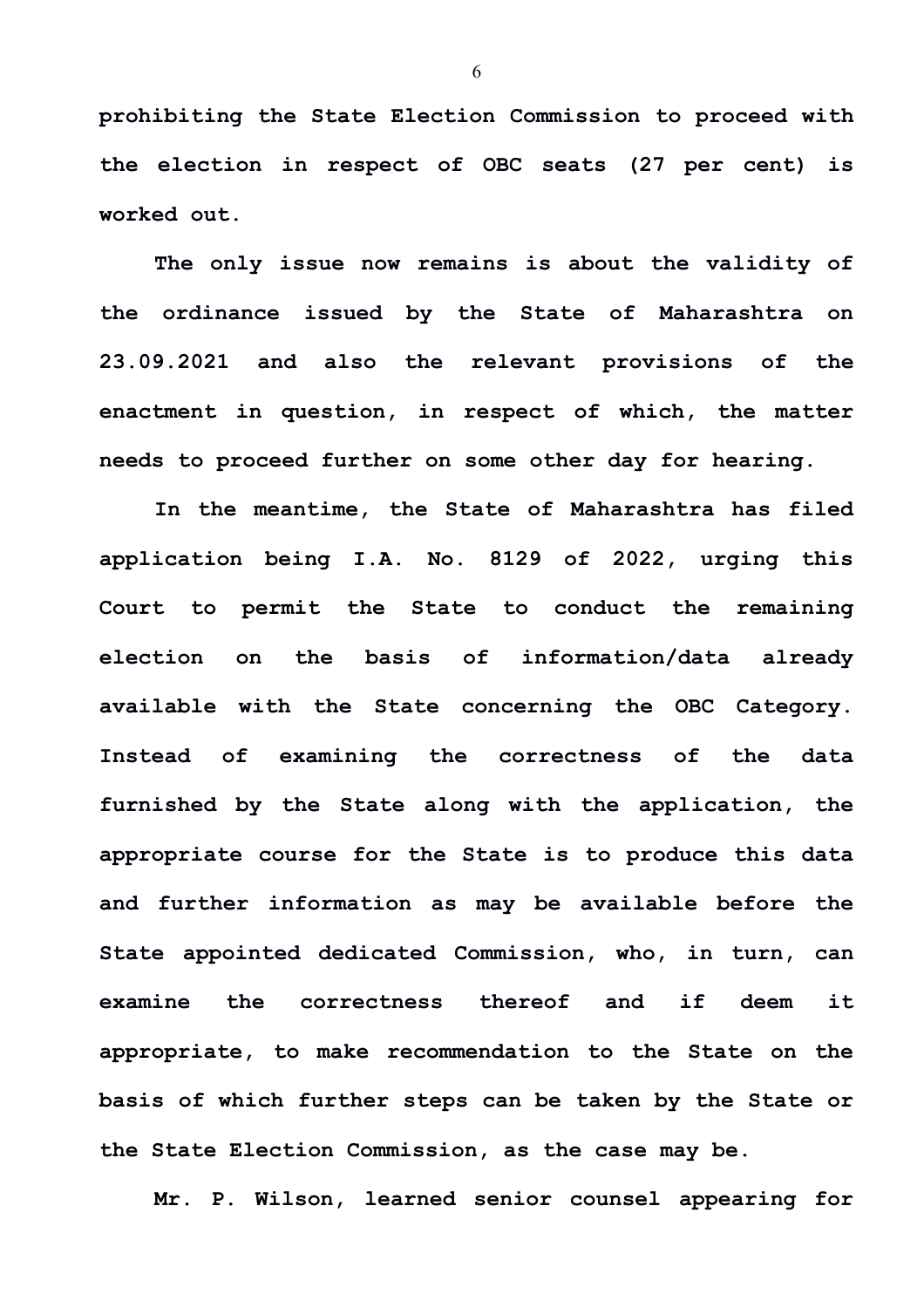**the intervenor had rightly pointed out that in terms of the amendment to Article 342A of the Constitution of India vide insertion of clause (3) therein, the State or Union Territory is obliged to independently prepare a list of socially and educationally backward classes, which can be acted upon for providing reservation to other backward classes, including during the elections of the local Government. Concededly, that list would be independent of the Census undertaken by the Union Government in terms of the obligation under the Census Act, which has been enacted in reference to Seventh Schedule List I Item 69. In other words, the list to be prepared by the State Government or the Union Territory concerning the socially and educationally backward classes in terms of Article 342A(3) of the Constitution of India which has come into effect from 19.08.2021, would be independent of the Census to be done by the Union Government.** 

**Be that as it may, the information/data available with the State Government can be furnished to the dedicated Commission, who can examine the efficacy thereof and take appropriate decision as may be warranted, including submitting interim report to the**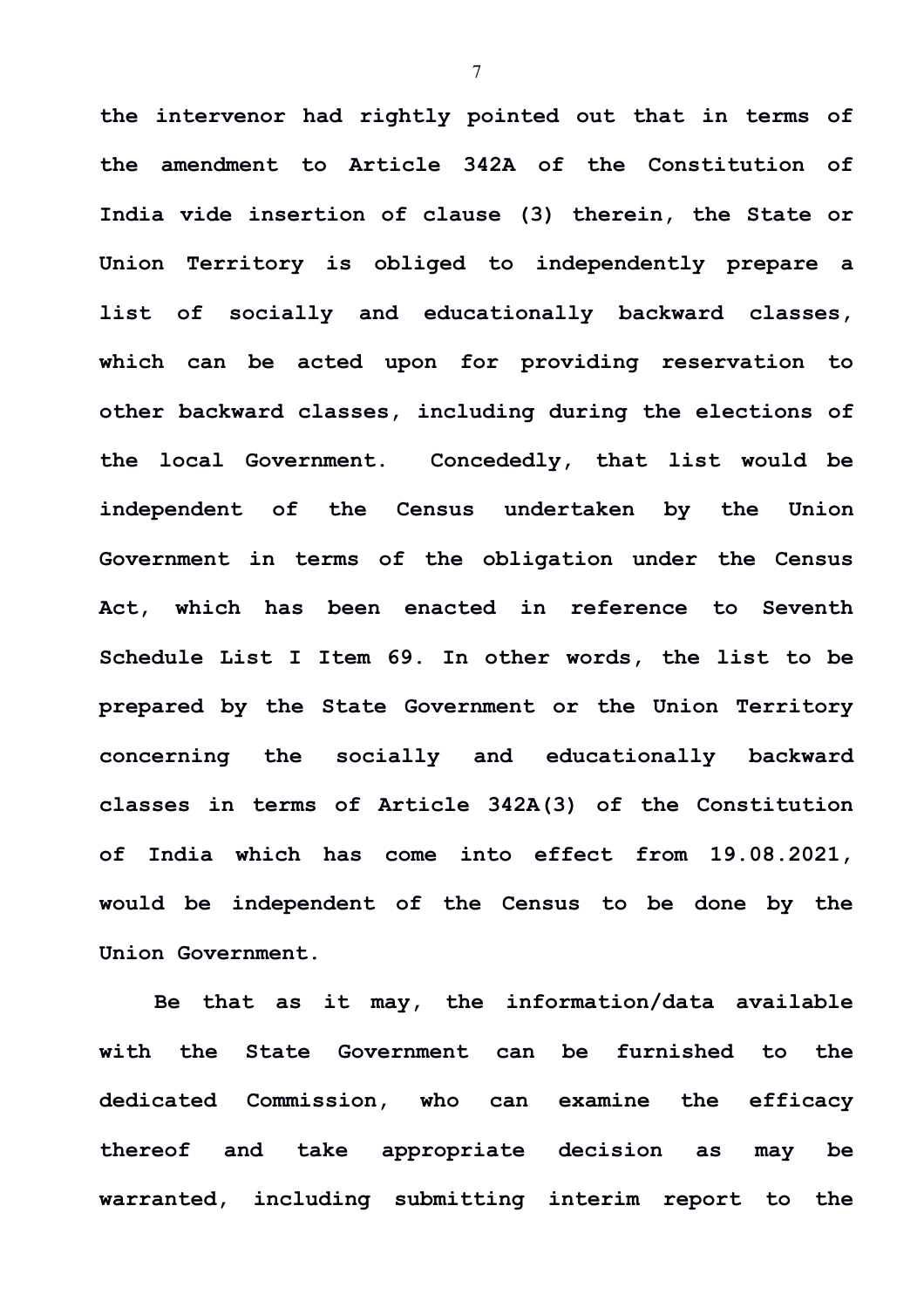**State Government making recommendations, as may be necessary, which can be taken forward in accordance with law.** 

**This, by itself, would not entail in full compliance of the triple test exercise. That in any case will have to be completed in terms of the decision of this Court in** *Vikas Kishanrao Gawali* **(supra), before providing for reservation of seats in the concerned local Government for OBC category.**

**The Commission may submit interim report, if so advised, to the concerned authorities within two weeks from the receipt of information/data from the State Government.** 

**We may not be understood to have expressed any opinion either way in regard to the correctness of the information/data referred to in the interim application. It is for the Commission to examine the same and take appropriate view of the matter, as may be advised.**

**We reiterate that similar dispensation be followed including regarding the compliance of triple test by all States or the Union Territories, if they intend to conduct election of local Government and provide for reservation for OBC category. In case, the State or the**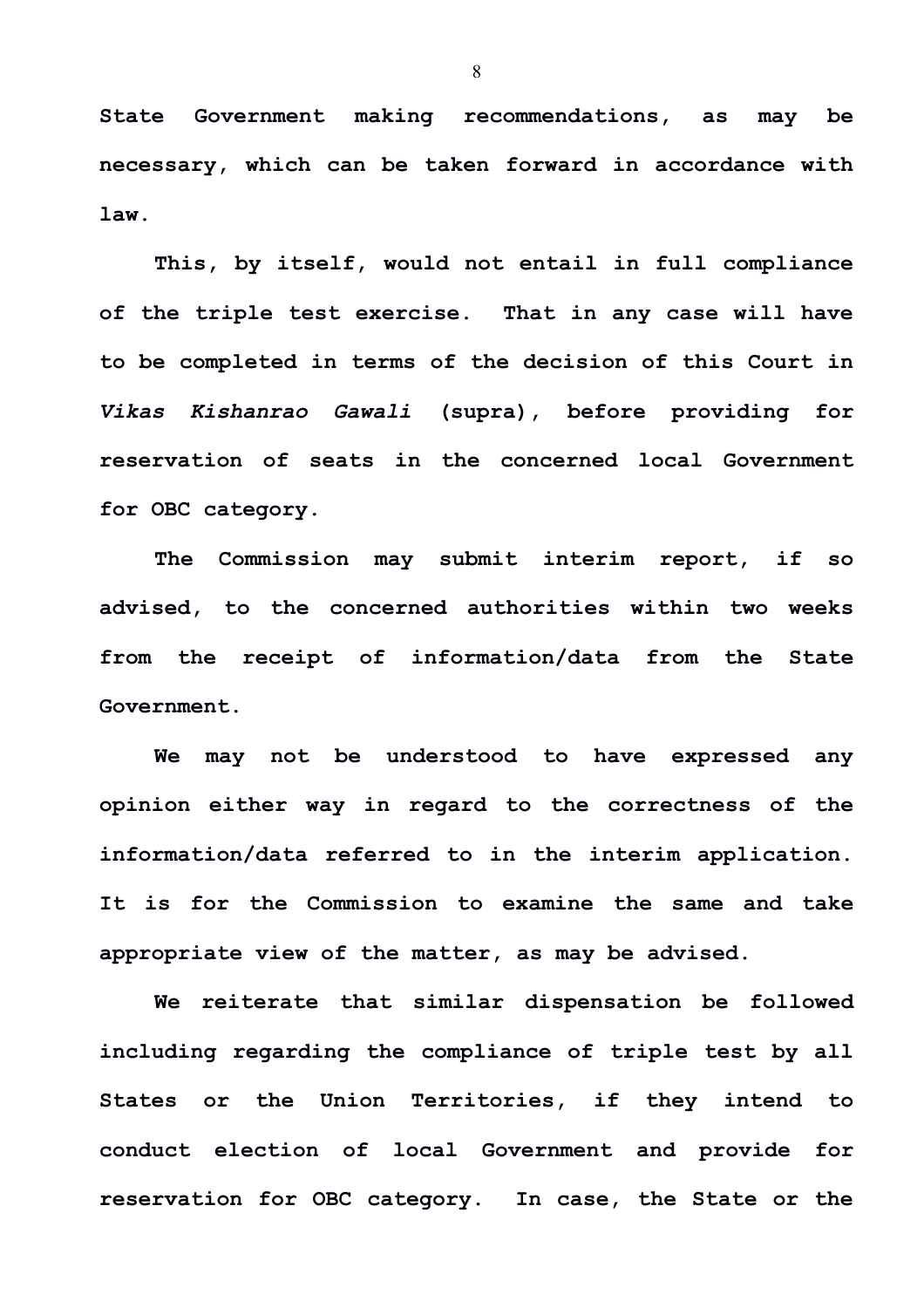**Union Territory is not in a position to fulfil the triple test requirement and the election to any of its local body cannot be postponed beyond the statutory period, the concerned (State) Election Commission ought to notify proportionate seats as open category seats, and proceed with the elections of the local bodies.**

**Mr. Shekhar Naphade, learned senior counsel appearing for State of Maharashtra in Writ Petition (C) No.1316 of 2021 has pointed out that the ordinance has now become an Act. In that case, it will be open to the writ petitioner(s), including the petitioner(s) in the transferred cases to carry out amendment, as may be necessary. That amendment be allowed to be carried out in terms of this order.** 

**The parties are at liberty to file additional affidavits.** 

**List this matter and W.P.(C) No. 1316 of 2021 along with applications on 08.02.2022.** 

## **Diary No. 31495 of 2021**

**Learned counsel for the petitioner/applicant submits that this petition/application has been rendered infructuous as the ordinance in question stands withdrawn**